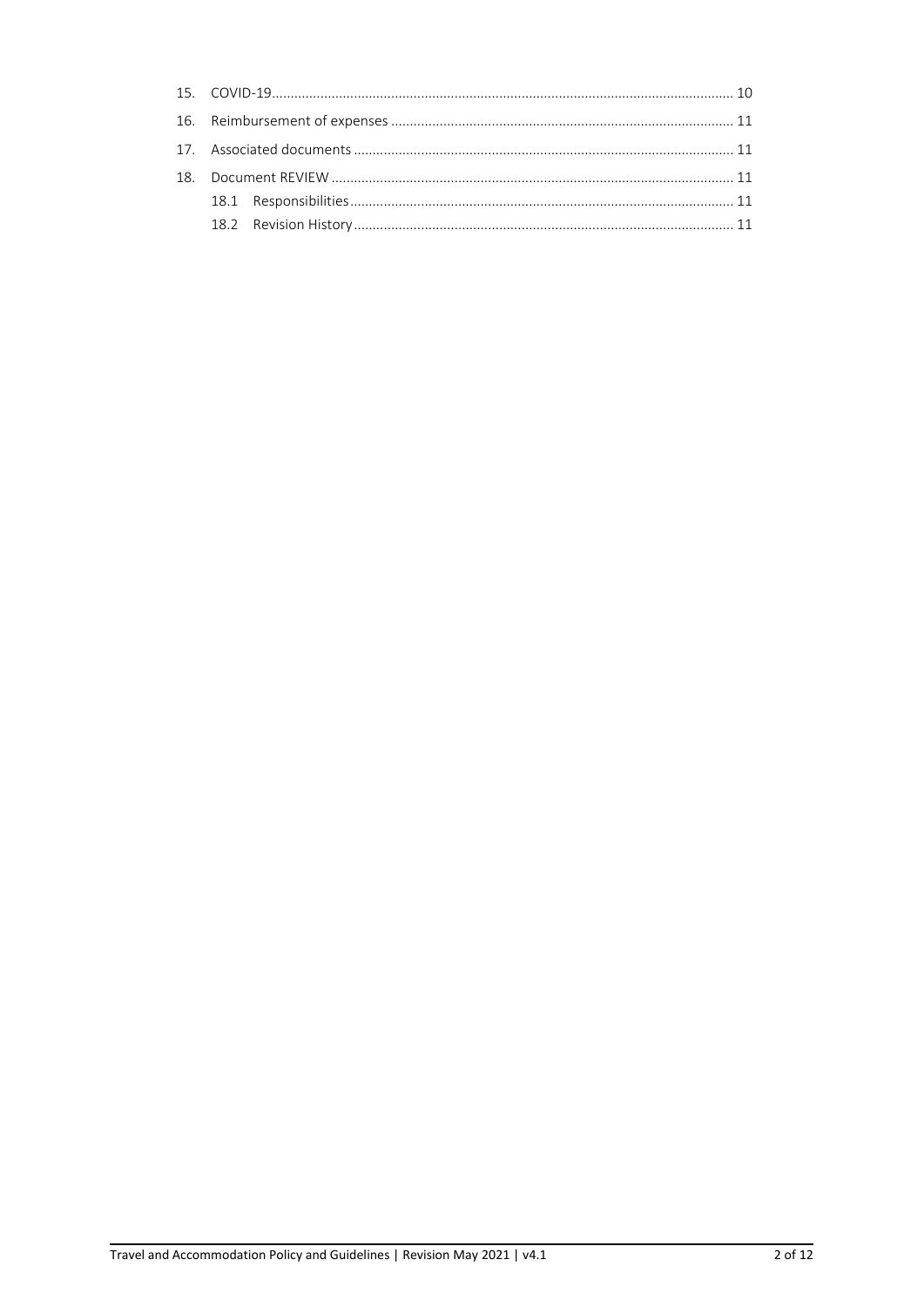### <span id="page-2-0"></span>**1. PURPOSE AND SCOPE**

All members and staff must comply with the RANZCOG Code of Conduct and conduct themselves in a manner that reflects the standard of professional and ethical behaviour expected by the College.

The Travel and Accommodation Policy for the Royal Australian and New Zealand College of Obstetricians and Gynaecologists (RANZCOG) covers all requirements relating to travel and associated accommodation undertaken by its members, College staff and other representatives on College business.

The purpose of this policy is to ensure:

- compliance with all legal obligations, including Duty of Care.
- maximisation of travel funds and effective management of the College's travel budget.
- equity of travel standards across the College; and
- streamlined travel processes.

The policy is applicable to all members, College staff and other representatives on College business and covers domestic and international travel incorporating air; road; rail; vehicle hire; and accommodation. It is the policy of the College to provide reasonable and economical travel management services, for members, College staff and other representatives travelling intrastate, interstate or overseas on College business.

The purpose of these guidelines is to ensure that College staff undertaking duties on behalf of the College understand the circumstances, processes and limitations under which travel must be booked and expenses reimbursed.

Those undertaking duties on behalf of the College are eligible for reimbursement of any necessary out-of-pocket expenses incurred. Such expenses may include, but are not limited to:

- expenses associated with duties undertaken away from the normal work location.
- expenses incurred in using private vehicles.
- expenses incurred to travel to attend a meeting, exam, hospital inspection, workshop, interview or other necessary College function; and
- other out-of-pocket expenses that are considered necessary and reasonable.

# <span id="page-2-1"></span>**2. DEFINITIONS**

| <b>Airport Lounge</b>                         | Facility offering premium services at airport for which a fee is<br>payable                                                                                                                                          |
|-----------------------------------------------|----------------------------------------------------------------------------------------------------------------------------------------------------------------------------------------------------------------------|
| <b>Cabin Class, Business</b>                  | The class of fare after premium economy, but before first class                                                                                                                                                      |
| Cabin Class, Economy                          | The class of travel lower than premium economy                                                                                                                                                                       |
| <b>Cabin Class, First</b>                     | The highest class of fare found on international airlines                                                                                                                                                            |
| <b>Cabin Class, Premium</b><br><b>Economy</b> | The class of travel higher than economy class, but before business<br>class                                                                                                                                          |
| <b>College Business</b>                       | An action or requirement which facilitates the achievement of the<br>College's objectives                                                                                                                            |
| Contractor/Consultant                         | A person or entity, who or which, provides services either<br>personally, or through its employees, to achieve prescribed<br>objectives or ends, and for a sum of money agreed prior to the work<br>being undertaken |
| <b>Domestic Travel</b>                        | Travel to any destination within Australia (and its territories) and<br>within New Zealand by any carrier                                                                                                            |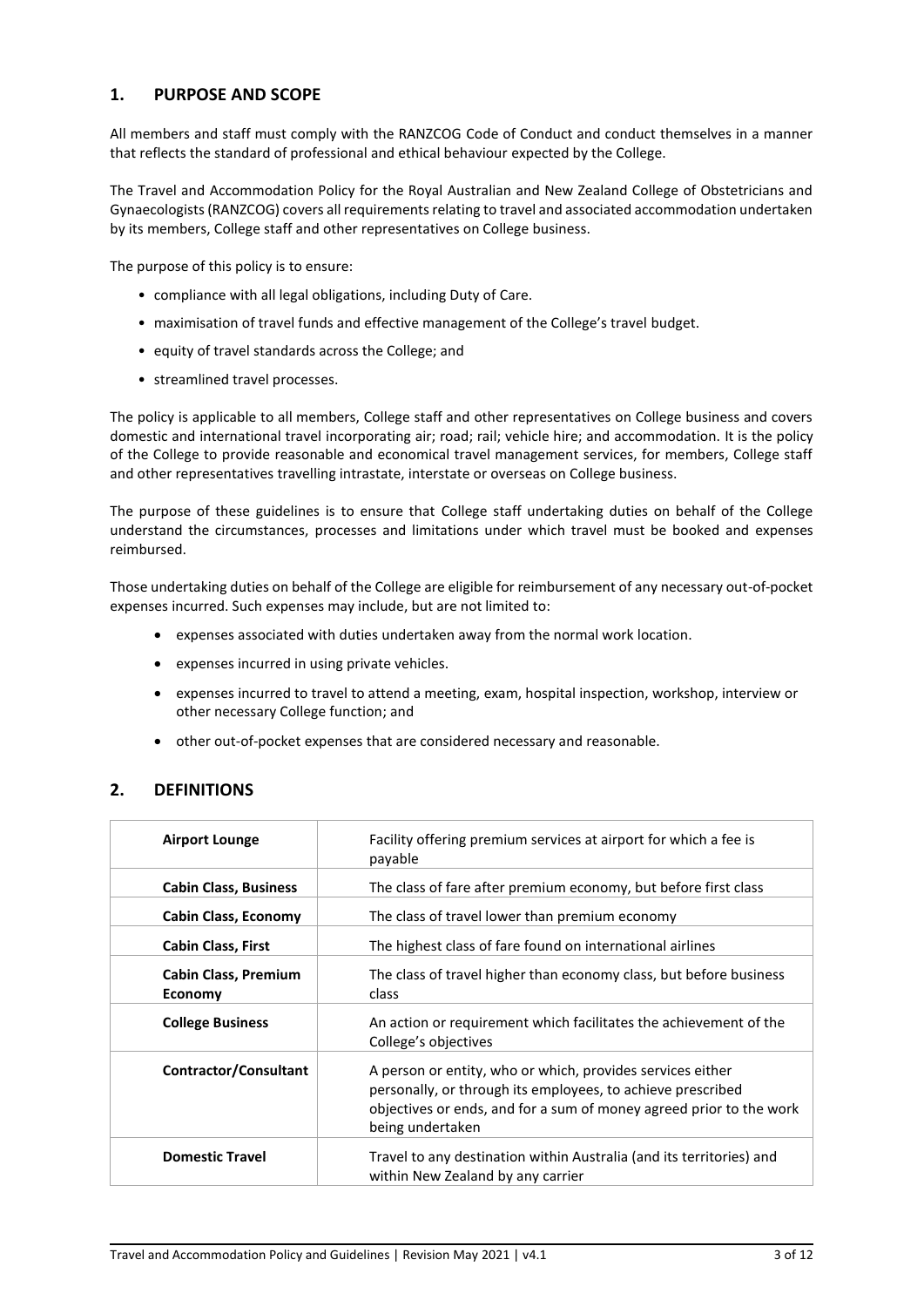| <b>Duty of Care</b>                     | The College's legislative requirement to safeguard members, staff<br>and other representatives who are required to travel on College<br>business |
|-----------------------------------------|--------------------------------------------------------------------------------------------------------------------------------------------------|
| <b>Expense</b><br>Reimbursement         | Payment the College makes to travellers to cover accommodation,<br>meals and incidentals                                                         |
| <b>Frequent Flyer</b><br><b>Schemes</b> | Complimentary points rewarded to the traveller                                                                                                   |
| <b>International Travel</b>             | Travel to any destination outside of Australia (and its Territories) and<br>outside of New Zealand by any carrier                                |
| <b>Travel Insurance</b>                 | Insurance cover for travellers for all travel on approved College<br>business                                                                    |
| <b>Travel Facilitator</b>               | Person who books travel on behalf of travellers                                                                                                  |

### <span id="page-3-0"></span>**3. AIRFARES**

Corporate Traveller has been engaged to manage all domestic and international travel on behalf of the College.

Where possible, the best economy class fare of the day must be booked. If meetings times are uncertain, a flexible return fare may be booked.

Those travelling on College business should book in advance, preferably 21 to 42 days prior to departure, in order to obtain the cheapest fare with the least likelihood for changes.

When making your booking, please provide the travel consultant with the purpose of your travel (ideally a meeting name, committee name). A cost centre will be required at the time of the booking.

Private travel made in conjunction with College travel must be paid at the time of booking by personal credit card. Likewise, flight upgrades are to be paid at the time of booking by personal credit card or by using personal frequent flyer points.

<span id="page-3-1"></span>Air travel using Frequent Flyer points will not be reimbursed.

### **3.1 How to book flights**

When arranging travel and/or accommodation for College business, all individuals covered under this Policy may use the Corporate Traveller online booking system Connect. Staff will need to contact Corporate Traveller to set up Connect when they start employment. If there are issues with Connect or a more complex booking must be managed, contact Corporate Traveller directly by email or phone. Contacting Corporate Traveller will incur an additional fee. When contacting Corporate Traveller, email is the preferred method as this ensures that a record of requests submitted are retained to facilitate accurate record keeping for both the College and Corporate Traveller.

Contact details for Corporate Traveller are as follows:

| <b>Connect</b>                             | https://connect.corporatetraveller.com.au   |
|--------------------------------------------|---------------------------------------------|
| <b>Corporate Traveller Travel Manager:</b> | Lucienne Oriander                           |
| Email:                                     | lucienne.oriander@corporatetraveller.com.au |
| Phone:                                     | (03) 8535 1620                              |
| From overseas:                             | 1300 189 693 or +61 7 3170 3844             |
| Hours of operation:                        | 8.00am - 6.00pm Monday to Friday            |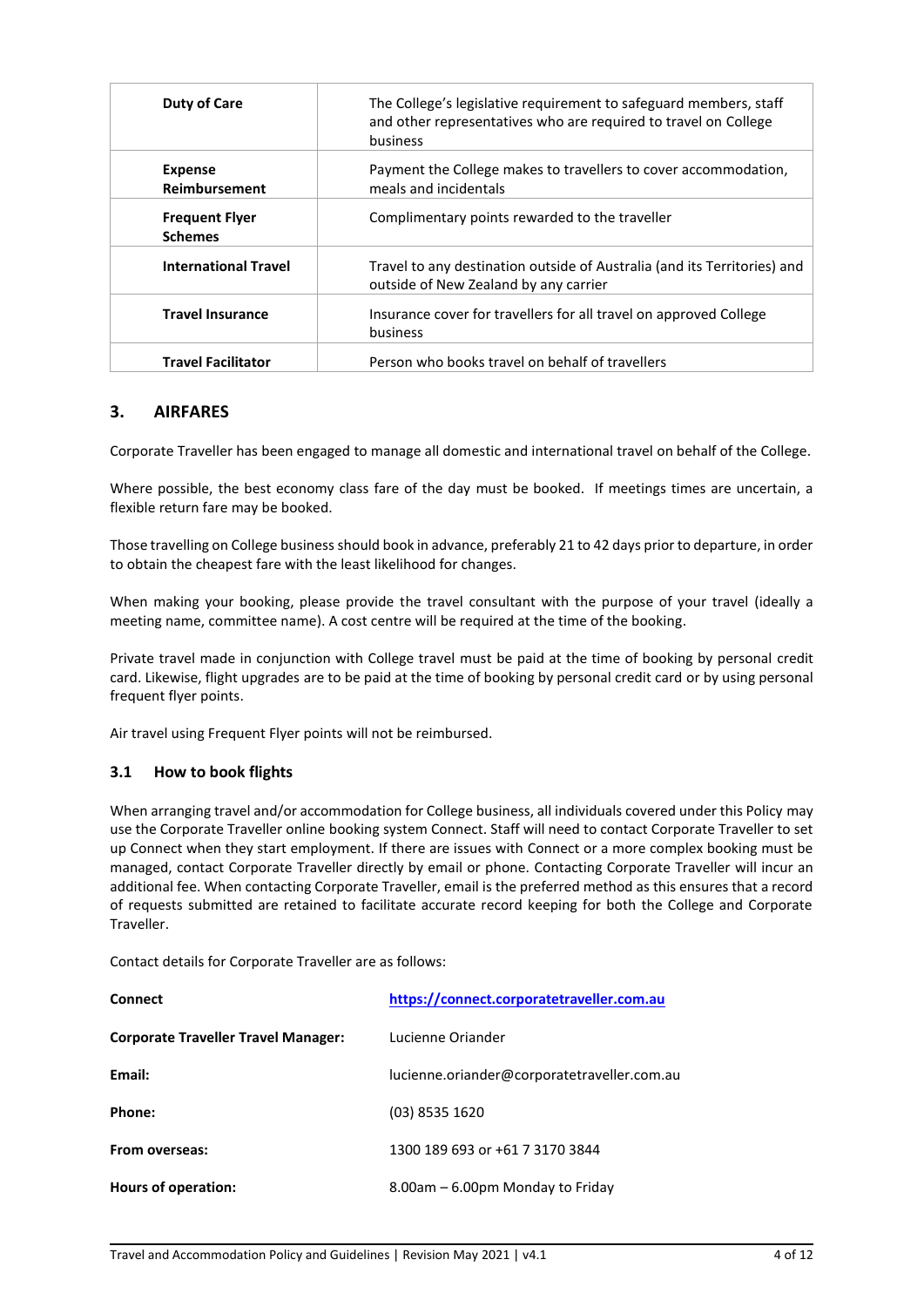(Between business hours the team will answer the phone; after hours, this line connects to the 24-hour Emergency After Hours team)

All travel requests require the following details in order to complete the reservation:

- Name of traveller (as per Photo ID)
- Brief outline of travel requirements departure point / destination / preference for airline / preference for hotel (if any apply)
- Applicable College reference this includes cost centre code and name of event/activity for the purpose of travel.

<span id="page-4-0"></span>Please contact Corporate Traveller to obtain your Corporate Traveller login details for the first time.

### **4. PERSONAL TRAVEL ARRANGEMENTS**

Personal flights and/or accommodation can be made via Corporate Traveller. Personal flights and/or accommodation should be charged to personal credit cards rather than the College account.

Any personal travel arrangements that coincide with College related business must be arranged separately, with the cost and arrangements being the responsibility of the individual. Where this is not possible, full details must be provided to RANZCOG's Finance Team, together with the owed payment as soon as possible.

# <span id="page-4-1"></span>**5. CLASS OF TRAVEL**

Airfares are to be booked in economy class when travelling domestically. For the purpose of this policy, travel between and within Australia and New Zealand is considered domestic travel.

Members of the Board, Council and the CEO may book business class for trips in which individual legs have a flight time exceeding three hours.

#### <span id="page-4-2"></span>**5.1 President**

The President shall be provided with business class air travel within Australia and overseas but may elect to use the best available airfare for travel if desired.

The President shall represent the College at up to three international meetings per year, with additional meetings requiring the approval of the RANZCOG Board.

The President's spouse/partner shall be provided with business class air travel to accompany the President at up to two international meetings per year.

Where the President's spouse/partner accompanies the President to meetings within Australia, economy class air travel shall be provided for the President and their spouse/partner.

*Refer to Allowances Payable to Members of Council and Committee Chairs Policy and Procedure for further information.*

### <span id="page-4-3"></span>**5.2 Board Members and Members of Council**

Air travel shall be by the best available economy class fare that enables flexibility on the date of travel. Where total travel time on scheduled flights to RANZCOG Board and Council meetings exceeds three hours on either a forward or return leg, travel may be business class for the leg(s) involved.

Where a RANZCOG Board Member has been nominated by the RANZCOG Board to represent the College at an international meeting or event, such as an international society congress, and there is no associated funding or support forthcoming, such as from the host organisation, the Board Member may be permitted to travel business class to the international meeting or event. In such circumstances, prior approval is required by the RANZCOG Board before any travel arrangements may be made. Approval will be coordinated through the CEO's Office.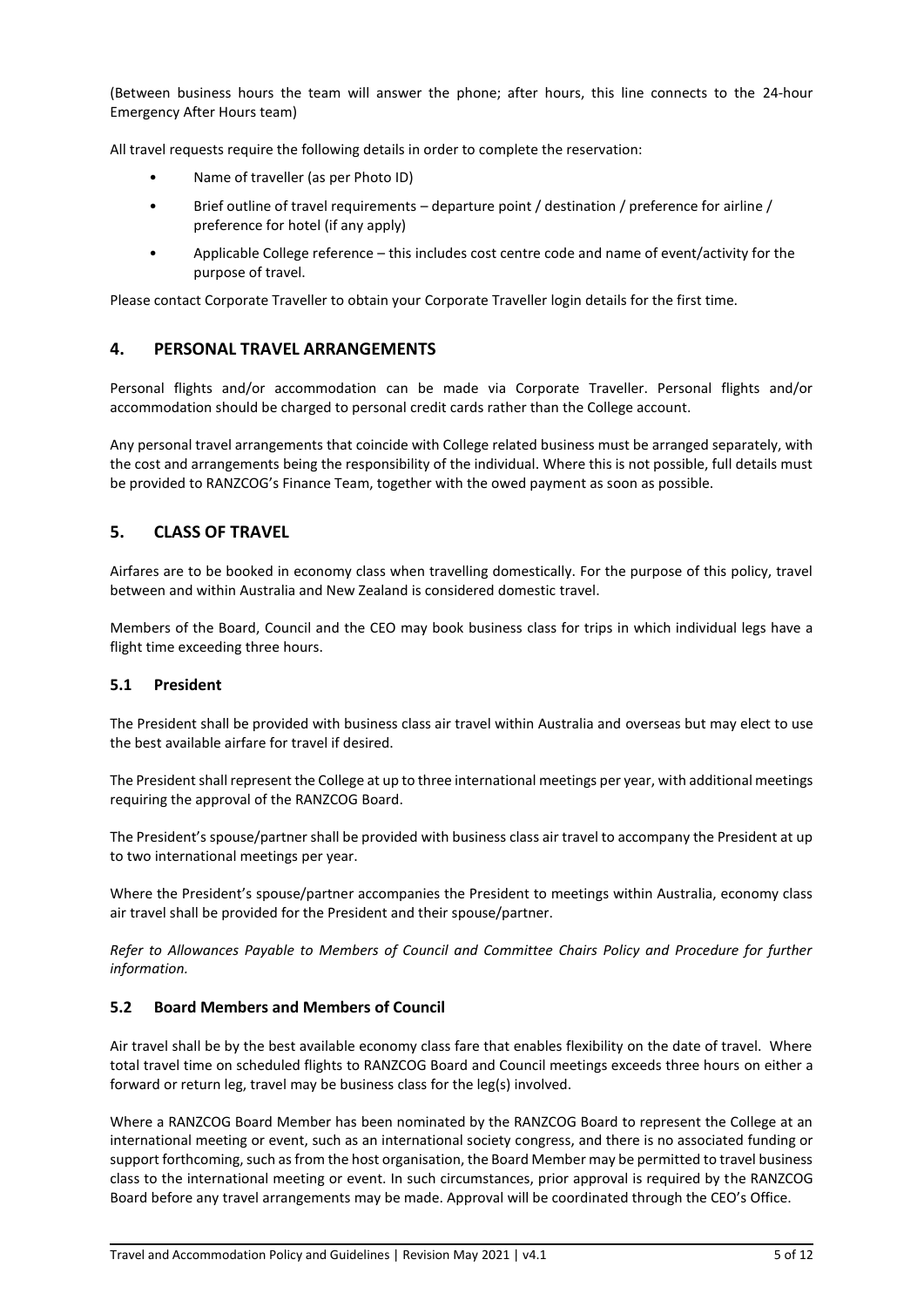*Refer to Allowances Payable to Members of Council and Committee Chairs Policy and Procedure for further information.*

### <span id="page-5-0"></span>**5.3 RANZCOG Board-nominated members representing the College**

Occasionally the RANZCOG Board will nominate a member to represent the College at an international meeting or event, such as an international society congress. Where there is no forthcoming funding or support, for example from the host organisation, the RANZCOG Board may permit the nominated member to travel business class to the international meeting or event. In such circumstances, prior approval is required by the RANZCOG Board before any travel arrangements may be made. Approval will be coordinated through the CEO's Office.

# <span id="page-5-1"></span>**5.4 Committee members/Council representatives/members, College staff and other representatives**

Committee members, Council representatives, members, College staff and other representatives shall travel economy class (best available fare of the day) on all flights.

<span id="page-5-2"></span>Flights should be booked well in advance to ensure that the cheapest fare types (i.e., Red e-deals) are available.

### **6. FLIGHT BOOKINGS**

Flight bookings should always be made as far in advance as possible to ensure that the best available fare of the day is obtained. Flights should not be booked under seven days, unless in special circumstances.

<span id="page-5-3"></span>First class travel is not permitted under any circumstances.

### **6.1 Overseas airfares**

<span id="page-5-4"></span>Booking of airfares for overseas travel (other than New Zealand) must have approval from the CEO.

#### **6.2 Airline lounge membership and rewards programs**

The CEO and Directors are eligible for reimbursement of the cost of one airline lounge membership (e.g., Qantas Club, Virgin Velocity) for the duration of their term in these roles.

The College may reimburse the cost of a lounge membership annual fee where the staff member, as part of their role, is required to undertake significant travel on College business. Significant travel is defined as more than 12 trips per 12 months. Any reimbursement will be limited to the cost of a one-year annual membership fee excluding joining fee and will only be reimbursed after 1 year of employment in the role and after the amount of travel has been assessed as significant.

<span id="page-5-5"></span>Lifetime memberships and membership of airline loyalty rewards programs will not be reimbursed.

### **7. ACCOMMODATION**

Where possible, meeting times are arranged to allow travellers to travel to their scheduled meeting and return home on the same day. However, under some circumstances travellers may require accommodation either the night before or the night of a meeting.

Where a traveller is required to depart their place of residence before 6am, accommodation may be booked for the night before a meeting.

Where a traveller will not return to their place of residence until after 10pm, accommodation may be booked for the night of a meeting.

All times quoted above are considered to be the time local to the resident.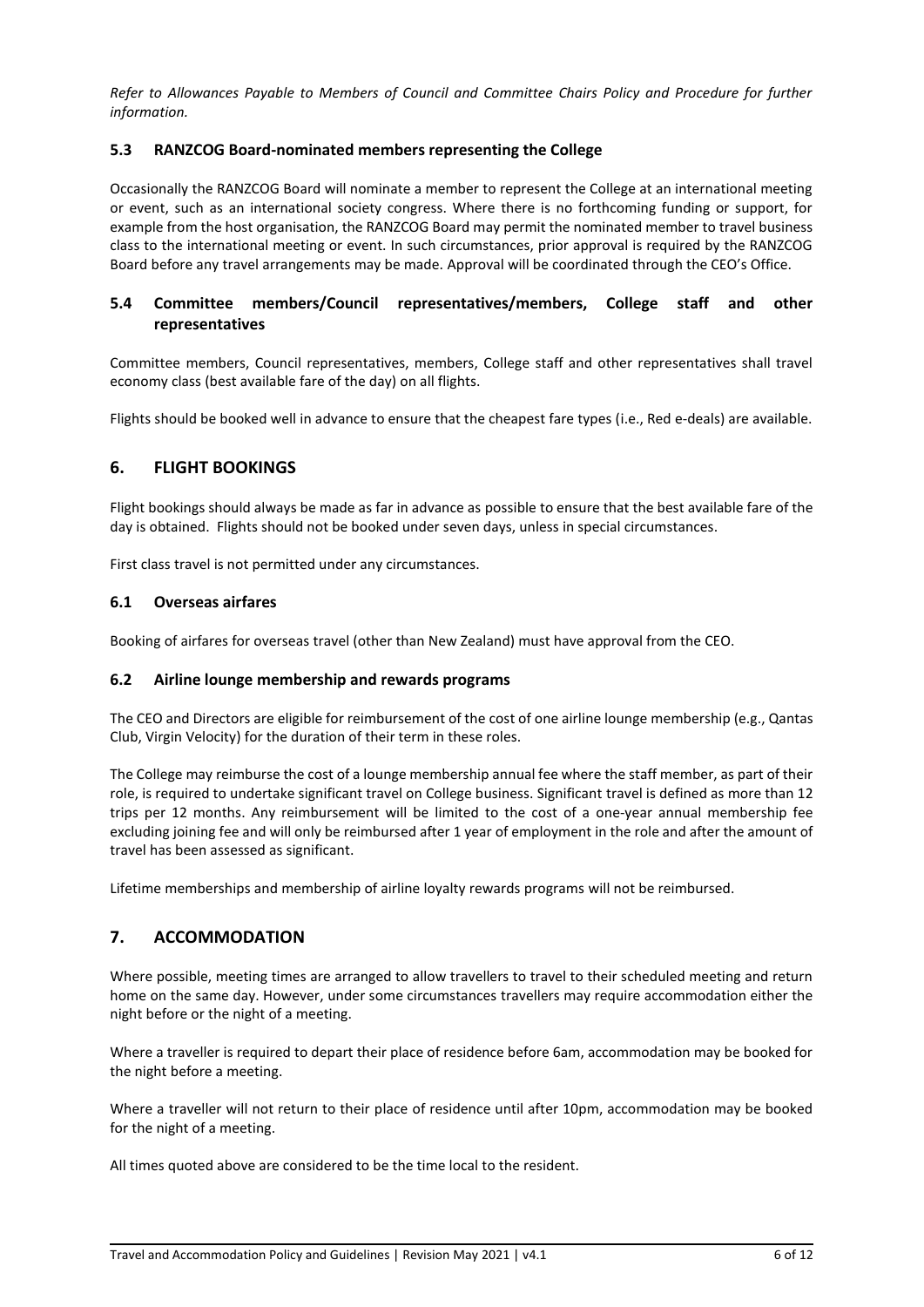Personal expenses and expenses in excess of the maximum daily allowances are to be paid directly to the hotel upon check out. If any inappropriate expenses or items exceeding the maximum limit are charged to the College account, these will be passed on to the relevant person.

### <span id="page-6-0"></span>**7.1 Booking accommodation**

Accommodation may be booked by a staff member of the College, through Corporate Traveller or online using Corporate Traveller Connect. You will be notified by your committee administrator if there is a need to book travel in a particular manner.

Online bookings through websites such as 'wotif.com', 'needitnow.com', 'lastminute.com', 'booking.com' etc. are, however, permitted for convenience and economy. For members and other representatives, personal credit cards will need to be used in these circumstances, as prepayment is required. For College staff members, an authorised College credit card should be used. Personal credit cards should not be used by College staff members except in exceptional circumstances. Expenses incurred will need to be claimed on the *Expense Reimbursement Claim Form. Refer to the* Expense Reimbursement Policy and Procedure

Both staff and members should always apply the most economical rates to accommodation *(see 8. Travel Allowances below).*

The preferred accommodation providers in Melbourne are the Windsor Hotel, Spring Street, Melbourne; the Pullman on the Park, Wellington Parade, East Melbourne; or the Park Hyatt, Melbourne. Corporate Traveller will book travellers on College business into these hotels or other hotels upon request.

### <span id="page-6-1"></span>**7.2 Group accommodation bookings**

If the College has arranged a group booking, it is expected that travellers will use that facility. When a group booking has been arranged, all appropriate expenses may be charged to the College account (*see 8. Travel Allowances*).

Those who choose to stay at alternative accommodation will only be reimbursed for expenditure to the equivalent of the group booking rate.

# <span id="page-6-2"></span>**8. TRAVEL ALLOWANCES**

### <span id="page-6-3"></span>**8.1 Australia and New Zealand**

The following limits are the maximum daily rates applicable. Both staff and members should always apply the most economical rates to accommodation, meal and incidental expenses within Australia and New Zealand.

| Accommodation* | \$320.00 per day |
|----------------|------------------|
| Breakfast**    | \$40.00 per day  |
| Lunch          | \$40.00 per day  |
| Dinner         | \$70.00 per day  |
| Minibar        | \$10.00 per day  |

\*staff and members are eligible to claim up to \$50 per overnight stay when they chose to stay in private accommodation while undertaking College business in locations other than those in which they reside.

<span id="page-6-4"></span>\*\* if breakfast is included as part of the accommodation package, a reimbursement will not apply.

### **8.2 Overseas**

Reasonable accommodation and meal expenses incurred while travelling overseas on College business will be reimbursed with reference to the current [Australian Taxation Office](http://law.ato.gov.au/atolaw/view.htm?docid=TXD/TD201419/NAT/ATO/00001) (ATO) Taxation Determination.

Overseas expenses will be reimbursed in Australian dollars at the most current conversion rate.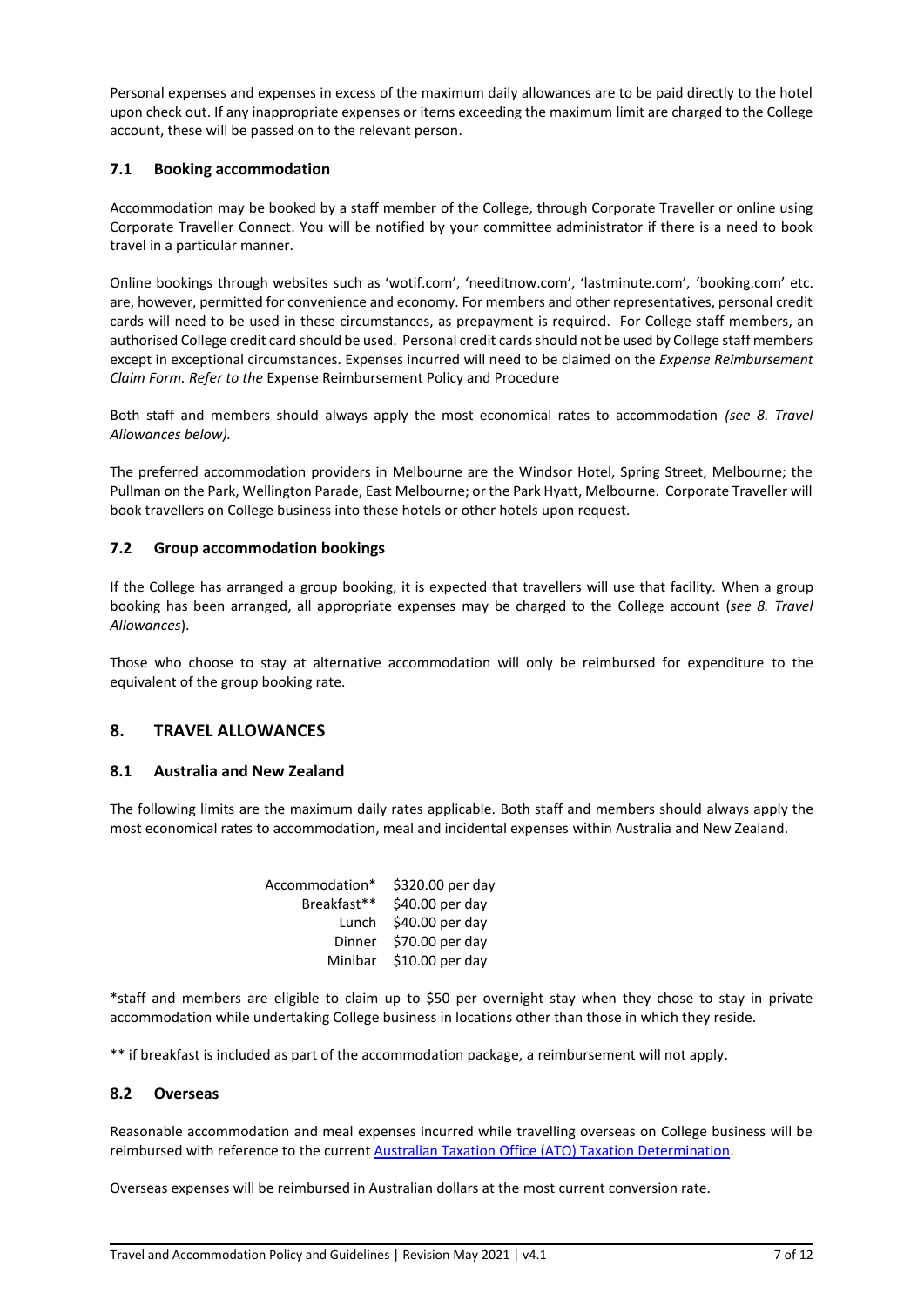# <span id="page-7-0"></span>**9. USE OF VEHICLES**

#### <span id="page-7-1"></span>**9.1 Car rental**

If required for College business purposes, car rental may be booked through Corporate Traveller. Car upgrades are to be paid by personal credit card at the time of booking.

Cars may be rented when driving is more convenient or cost-effective than rail or air travel or where multiple taxis may be necessary over the course of a trip. Rental vehicles are to be fit for the purpose of the travel and in accordance with the current type of driver's licence the registered driver has.

<span id="page-7-2"></span>The College will not fund vehicle rental for private use.

#### **9.2 Private vehicle use**

Private vehicles are able to be used for College Business.

Reimbursement for personal vehicle use incurred while traveling on College business will be made at the rate of \$0.68 per kilometre in line with the current 2018-19 year [Australian Taxation Office \(ATO\) guidelines.](https://www.ato.gov.au/business/income-and-deductions-for-business/business-travel-expenses/motor-vehicle-expenses/calculating-your-deduction/cents-per-kilometre/) For New Zealanders the mileage rate for motor vehicles is 76 cents per kilometre. The rates are reviewed each year by the Australian Taxation Office.

The claimant must state the distance travelled in kilometres, provide the origin and destination of the trip, and details of the purpose of the journey.

The mileage allowance covers both proportionate costs related directly to the use of the vehicle (fuel, oil, tyres, etc.) and proportionate fixed costs (registration, insurance, etc.). The latter includes the loss of any 'no claim' bonus if an accident occurs while the vehicle is being used for College business.

When a private vehicle is used for longer trips and the mileage allowance exceeds the cost of the most economical airfare available as determined by the College Finance Department, the lesser amount will be paid.

Claims for reimbursement of expenses incurred for approved use of a personal vehicle on College business can be made using the *Expense Reimbursement Claim Form.*

### <span id="page-7-3"></span>**9.3 Public transport**

Public transport may be used for travel to and from a College business-related event and the costs incurred will be reimbursed upon the presentation of appropriate receipts.

### <span id="page-7-4"></span>**10. PARKING**

The College will reimburse car parking costs incurred whilst on College business and the car is parked in locations other than the usual workplace.

### <span id="page-7-5"></span>**10.1 Airport parking**

Those driving a private vehicle to an airport will be reimbursed for parking expenses. Where appropriate, longterm parking should be used.

<span id="page-7-6"></span>Valet parking at airports is not permitted except for the President

### **11. TAXIS AND UBER**

If a taxi voucher (ETicket) has not been provided, the College will reimburse taxi travel as required. The use of corporate limousines for College business will only be reimbursed to the value of an equivalent taxi trip.

A taxi or Uber may be used in the following circumstances: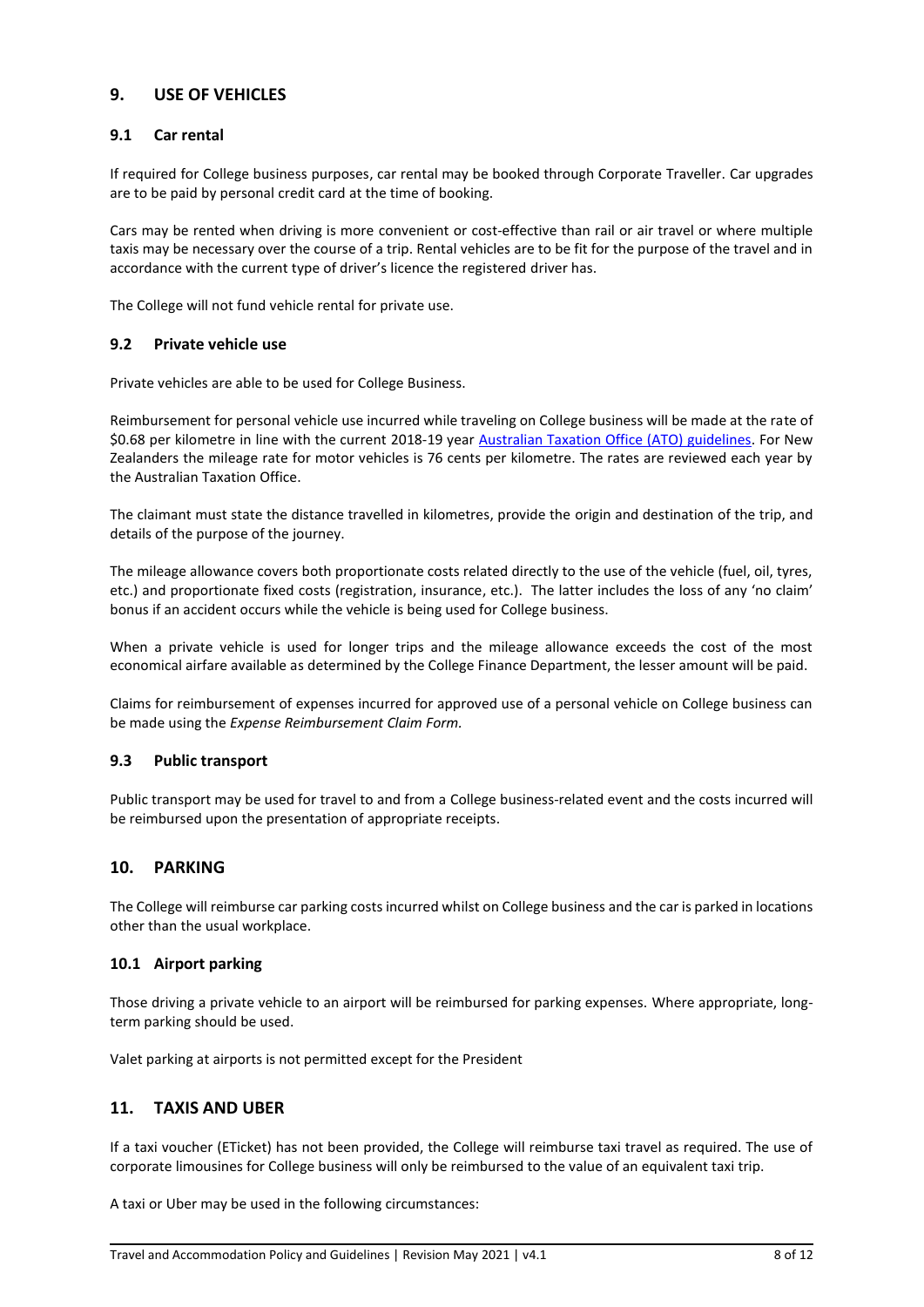- For transport to and from official College business functions (e.g., meetings, conferences and seminars.
- For transport home by College staff after working pre-approved overtime and where personal safety is a consideration.
- For transport from and to home in relation to work-related air travel. This may include transport to airports, hotel/motel and official College business functions; and
- For transport home by College staff in the event of illness or emergency.

Taxi fares will be reimbursed upon the presentation of appropriate receipts.

<span id="page-8-0"></span>*Refer to Expense Reimbursement Policy and Procedure.*

### **11.1 ETickets**

Where meetings/workshops/exams have been organised in advance, the College will provide taxi ETickets. ETickets should only be used by the person that they have been issued to and are to be used for College business only, for travel 'From' and 'To' the agreed destinations. Lost, stolen or damaged Etickets should be reported to the College for immediate cancellation. Any unused taxi vouchers are to be returned to the College at Reception.

<span id="page-8-1"></span>Etickets may not be used for personal travel.

### **11.2 Taxi card / Cab charge**

Board members and the CEO of the College may be issued with a Taxi Card/ Cab charge.

Taxi cards are only to be used by the person that they have been issued to and are to be used for College business only. Lost, stolen or damaged Cards should be reported to the College for immediate cancellation.

### <span id="page-8-2"></span>**12. STAFF TRAVEL APPROVAL**

All staff of RANZCOG must seek approval for travel prior to any travel arrangements being made and prior to undertaking travel. Any staff member who is required to travel for work purposes must complete a Staff Travel Request Form and have it authorised by the appropriate Manager, Director or CEO.

# <span id="page-8-3"></span>**13. TRAVEL INSURANCE**

#### **Note: Please refer to [15](#page-9-2) for COVID-19 Exclusion.**

The College has a travel insurance policy to cover all requirements for members, College Staff and other representatives while travelling on College business. It is not necessary for members, College Staff and other representatives to take out further insurance while undertaking College business. Incidental private travel taken either side of or during an authorised business trip will be covered, provided such private travel does not exceed 60 per cent of the trip in its entirety. Where coverage of the private portion of travel does not exist under this policy, members, College staff, and other representatives travelling on College business are advised to ensure that their own travel insurance arrangements are appropriate.

Insurance coverage includes personal accident and sickness, kidnap and ransom/extortion cover, hijack and detention, medical and additional expenses and cancellation and curtailment, loss of deposits, loss of baggage and money/travel documents, personal liability, rental vehicle excess waiver, missed transport connection and political and natural disaster evacuation.

Accompanying persons or dependents travelling with members, community representatives, College Staff and other representatives on College business are covered under the College's travel insurance policy, but only when travelling together.

Please contact the College's Corporate Services Department for further information.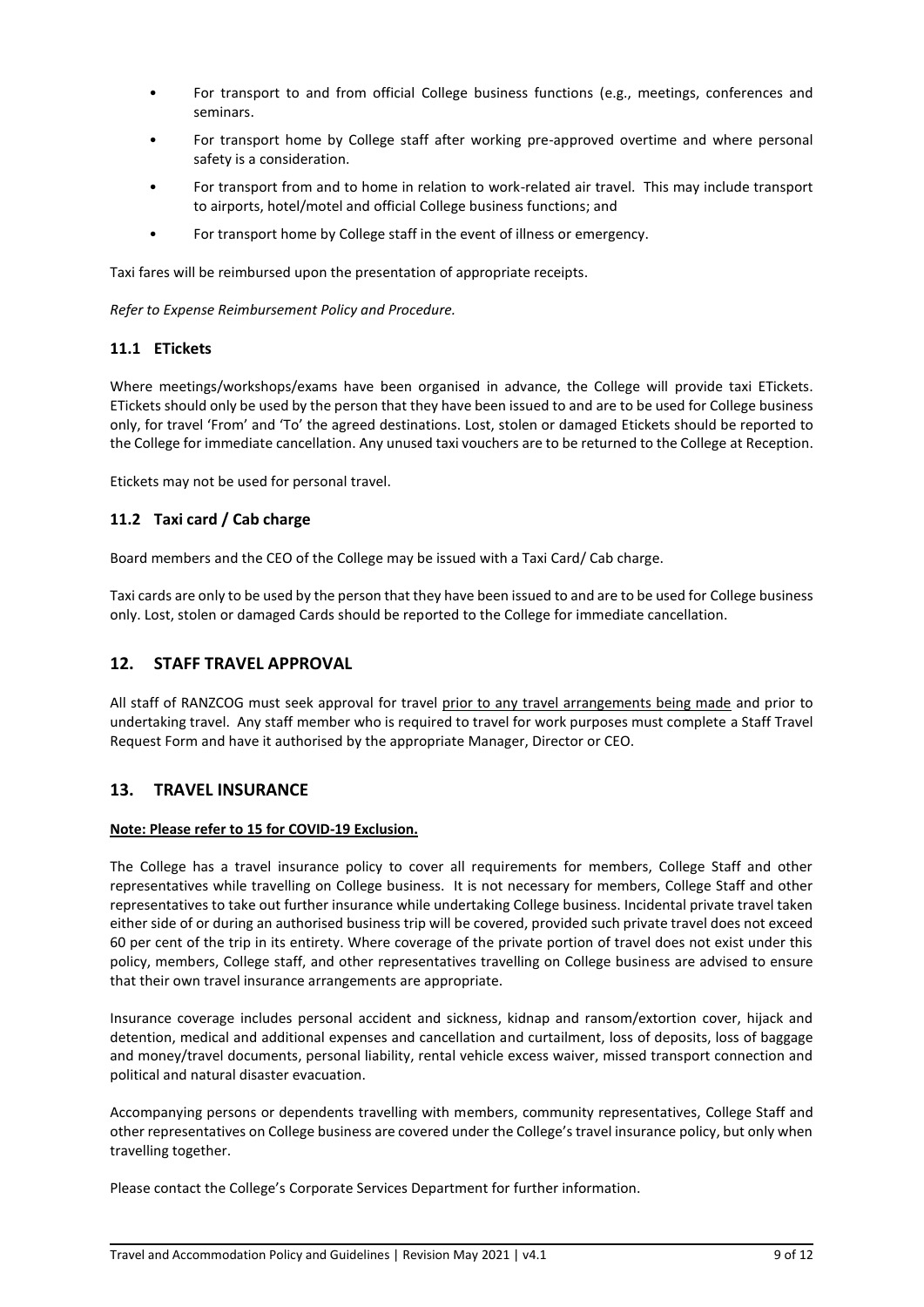To access insurance information when travelling worldwide:

| <b>AHI Assistance Emergency Medical</b><br>and Travel helpline: | +61 2 8330 1222                                                                            |
|-----------------------------------------------------------------|--------------------------------------------------------------------------------------------|
| <b>Policy No:</b>                                               | 5559557                                                                                    |
| <b>Policy name:</b>                                             | The Royal Australian and New Zealand College of<br><b>Obstetricians and Gynaecologists</b> |
| 13.1 Emergency                                                  |                                                                                            |

<span id="page-9-0"></span>The College will assist, repatriate and/or evacuate travellers who are covered under the College's travel insurance policy, where necessary for medical and other emergencies the traveller may experience while travelling for work-related trips.

<span id="page-9-1"></span>A copy of the *RANZCOG Travel Insurance Policy* is available upon request.

# **14. DESTINATION RISK AND ADVICE**

The Commonwealth Department of Foreign Affairs and Trade (DFAT) maintains travel advisories for most destinations to help Australians travelling overseas. Information for specific countries can be obtained from the DFAT website [\(http://www.smartraveller.gov.au\)](http://www.smartraveller.gov.au/).

The New Zealand Ministry of Foreign Affairs and Trade (NZMFA) maintains travel advisories for most destinations to help New Zealanders travelling overseas. Information for specific countries can be obtained from the following website: [\(https://safetravel.govt.nz/\)](https://safetravel.govt.nz/).

All travellers on College business must take responsibility for monitoring the DFAT or the NZMFA website to ensure that travel is only undertaken according to these determinations.

Travel advisories fall into five levels as follows:

- 1. Be alert to your own security.
- 2. Exercise a high degree of caution.
- 3. Monitor developments that might affect your safety.
- 4. Reconsider your need to travel.
- 5. Advised not to travel.

The following will be used as a basis for determination:

- When exercising decisions about the booking of travel, no travel bookings should be made to countries subject to a travel advisory level 4 or 5.
- When travel has been booked, a review of the current travel advisory must be undertaken seven days prior to the commencement of travel, and where the advisory indicates level 4 or level 5, then all travel plans should be cancelled or postponed until the advisory is reduced to a level 1, 2 or 3.
- If during travel, a threat advisory is issued in the level 4 or 5, steps should be taken to make arrangements for the trip to be terminated.

The CEO will not, in any circumstance, approve any application to travel against the advice of DFAT or NZMFA.

All travellers on College business must take responsibility for monitoring international laws on border security, and travel security regarding electronic devices.

# <span id="page-9-2"></span>**15. COVID-19**

As of 13 March 2020, disruptions and delays due to COVID-19 have been deemed as foreseeable by the College's insurer. Therefore, COVID-19 related claims are not covered by the College's travel insurance.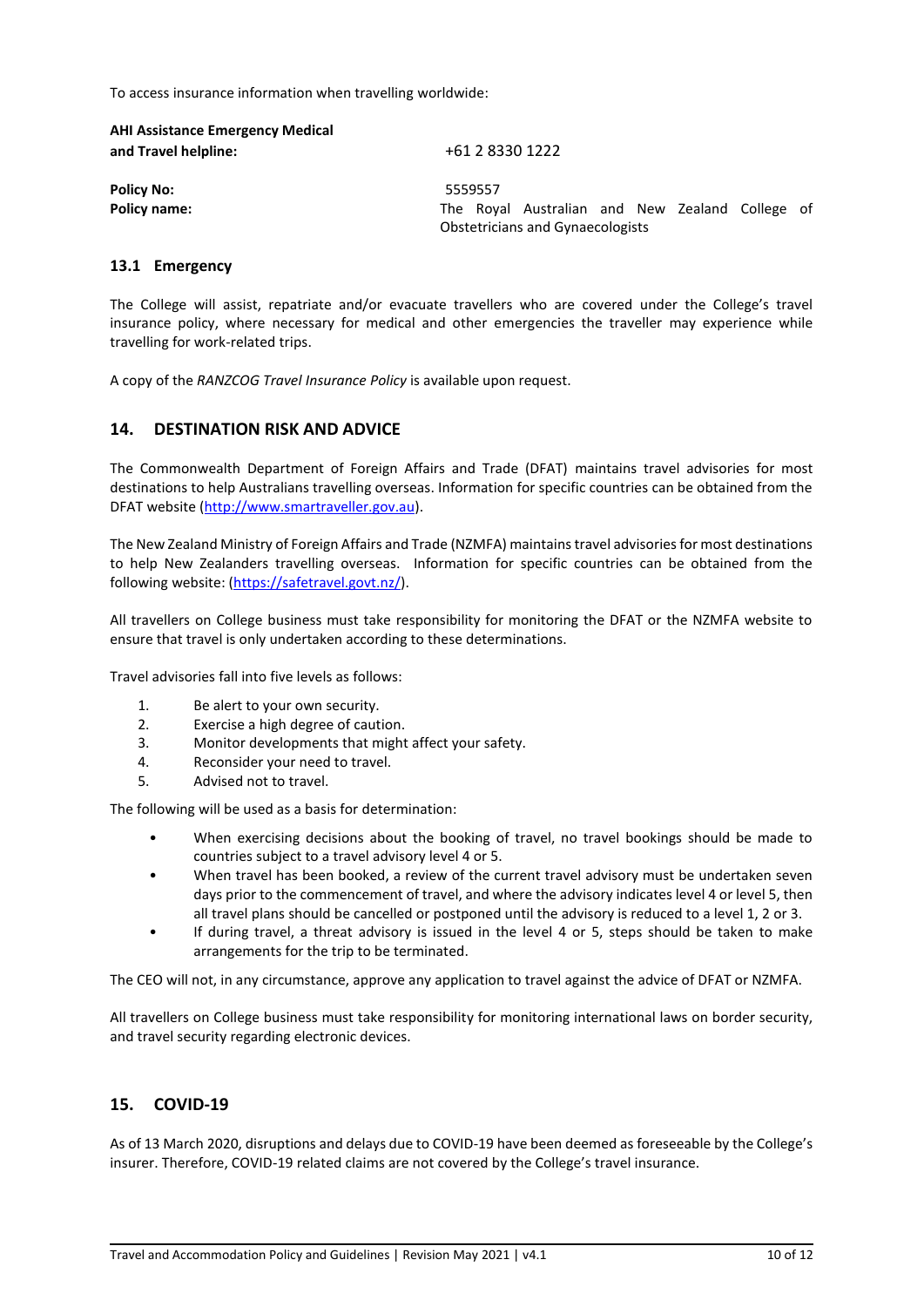<span id="page-10-0"></span>For any College-related travel, travellers should use their own judgement when travelling for College-related activities. It is advised that:

- Travel is permitted for College-related business such as committee meetings, accreditation visits, providing training/workshops, exams, Council and Board meetings.
- Travellers must check appropriate state restrictions before arranging their travel.
- Travellers acknowledge that there is a risk that borders may be closed, or they may need to quarantine. In these cases, the College will cover the cost of additional hotel accomodation or quarantine, but will not compensate for loss of income.
- Travellers should book through Corporate Traveller and use existing credits where possible.

### **16. REIMBURSEMENT OF EXPENSES**

All requests for reimbursement are to be submitted to the College on the *Expense Reimbursement Claim* form. Expenses incurred in foreign currency will be reimbursed in Australian dollars at the conversion rate current at the time of making the reimbursement.

All hard copy claims must be accompanied by original receipts, tax invoices or other documents to substantiate the expenses incurred. If sending the form electronically, a legible scan of original receipts/invoices must be attached. A description of expenses and purpose of the travel (i.e., meeting/workshop/exam) is to be detailed on the form.

Refer to *Expense Reimbursement Policy and Procedure* for further information.

Once received by the College, the form will be approved by the relevant Manager, Director or CEO in accordance with these guidelines.

### <span id="page-10-1"></span>**17. ASSOCIATED DOCUMENTS**

RANZCOG Expense Reimbursement Claim Form

RANZCOG Travel Allowance Claim Form – Staff only

RANZCOG Allowances Payable for Board members, Councillors, and Committee Chairs Policy and Procedure

RANZCOG Staff Travel Request Form

RANZCOG Travel Insurance Policy

### <span id="page-10-2"></span>**18. DOCUMENT REVIEW**

Timeframe for review: every two (2) years, or earlier if required

#### <span id="page-10-3"></span>**18.1 Responsibilities**

| Document authorisation:  | Board / Finance, Audit and Risk Management Committee |
|--------------------------|------------------------------------------------------|
| Document implementation: | CEO / Directors                                      |
| Document maintenance:    | Head of Finance                                      |

#### <span id="page-10-4"></span>**18.2 Revision History**

| Version | Date of<br>Version | Pages revised / Brief Explanation of Revision                                  |
|---------|--------------------|--------------------------------------------------------------------------------|
| ν1      |                    | May 2019 Creation of document, migration from Travel Policy and Procedure v7.2 |
| V2      |                    | Oct 2020 Code of Conduct update                                                |
| VЗ      |                    | Feb 2021 Added COVID-19 Exclusion                                              |
|         |                    |                                                                                |